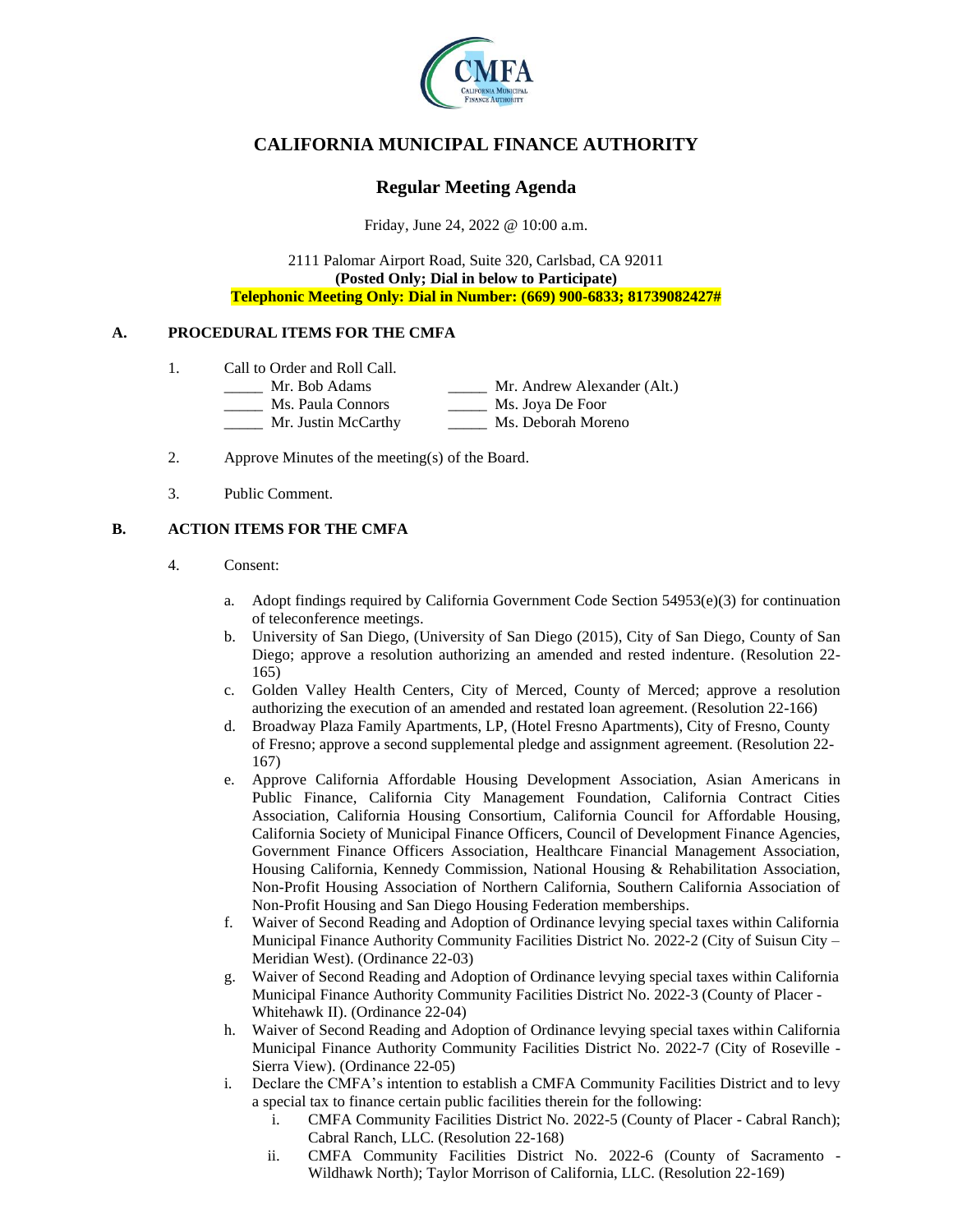- iii. CMFA Community Facilities District No. 2022-18 (City of Elk Grove Poppy Keys Southwest); KB Home Sacramento, Inc. (Resolution 22-170)
- iv. CMFA Community Facilities District No. 2022-19 (City of Elk Grove Souza Dairy); Reynen & Bardis Construction, LLC. (Resolution 22-171)
- v. CMFA Community Facilities District No. 2022-20 (City of Riverbank Crossroads West); Randy High Jr./Karna Harrigfeld. (Resolution 22-172)
- j. Declare the CMFA's intention to incur bonded indebtedness for a CMFA Community Facilities District to finance the acquisition and construction of certain public facilities as follows:
	- i. CMFA Community Facilities District No. 2022-5 (County of Placer Cabral Ranch); incur up to \$1,800,000 of indebtedness, Cabral Ranch, LLC. (Resolution 22-173)
	- ii. CMFA Community Facilities District No. 2022-6 (County of Sacramento Wildhawk North); incur up to \$79,400,000 of indebtedness, Taylor Morrison of California, LLC. (Resolution 22-174)
	- iii. CMFA Community Facilities District No. 2022-18 (City of Elk Grove Poppy Keys Southwest); incur up to \$26,000,000 of indebtedness, KB Home Sacramento, Inc. (Resolution 22-175)
	- iv. CMFA Community Facilities District No. 2022-19 (City of Elk Grove Souza Dairy); incur up to \$32,500,000 of indebtedness, Reynen & Bardis, Construction, LLC. (Resolution 22-176)
	- v. CMFA Community Facilities District No. 2022-20 (City of Riverbank Crossroads West); incur up to \$60,000,000 of indebtedness, Randy High Jr./Karna Harrigfeld. (Resolution 22-177)
- 5. Declare and/or ratify the CMFA's intent to incur tax-exempt and/or taxable obligations to finance the following projects and other related actions:
	- a. Villa Verde I, LP, (Villa Verde Apartments), City of Coachella, County of Riverside; issue up to \$60,000,000 in tax-exempt and/or taxable revenue bonds. (Resolution 22-178)
	- b. Bennett Valley Housing Partners, L.P., (Bennett Valley Apartments), City of Santa Rosa, County of Sonoma; issue up to \$40,000,000 in tax-exempt and/or taxable revenue bonds. (Resolution 22-179)
	- c. Bold Communities or an affiliate thereof, (Alosta Gardens Apartments), City of Azusa, County of Los Angeles; issue up to \$55,000,000 in tax-exempt and/or taxable revenue bonds. (Resolution 22-180)
- 6. Authorize the issuance of revenue bonds or other obligations to finance or refinance the following projects, the execution and delivery of related documents, and other related actions:
	- a. Sugar Pine Housing Partners, L.P., (Sugar Pine Village Apartments), City of South Lake Tahoe, County of El Dorado; issue up to \$37,000,000 in tax-exempt and/or taxable revenue bonds. (Resolution 22-181)
	- b. Mammoth Lakes Pacific Associates, a California Limited Partnership, (The Parcel- Phase I), Town of Mammoth Lakes, County of Mono; issue up to \$60,000,000 in tax-exempt and/or taxable revenue bonds. (Resolution 22-182)
	- c. National Campus and Community Development Corporation, L.P., (NCCD Keck Claremont College Housing), City of Claremont, County of Los Angeles; issue up to \$60,000,000 in taxexempt and/or taxable revenue bonds. (Resolution 22-183)
	- d. Azusa Pacific University, City of Azusa, County of Los Angeles; issue up to \$90,000,000 in tax-exempt and/or taxable revenue bonds. (Resolution 22-184)
	- e. Scripps-Pitzer Property Holdings, LLC, a California Limited Partnership (Scripps-Pitzer Property), City of Claremont, County of Los Angeles; issue up to \$50,000,000 in tax-exempt and/or taxable revenue bonds. (Resolution 22-185)
	- f. Northern California Congregational Retirement Homes, Inc., & Carmel Valley Manor Foundation, each a California nonprofit public benefit corporation (Carmel Valley Manor), Unincorporated County of Monterey; issue up to \$37,500,000 in tax-exempt and/or taxable revenue bonds. (Resolution 22-186)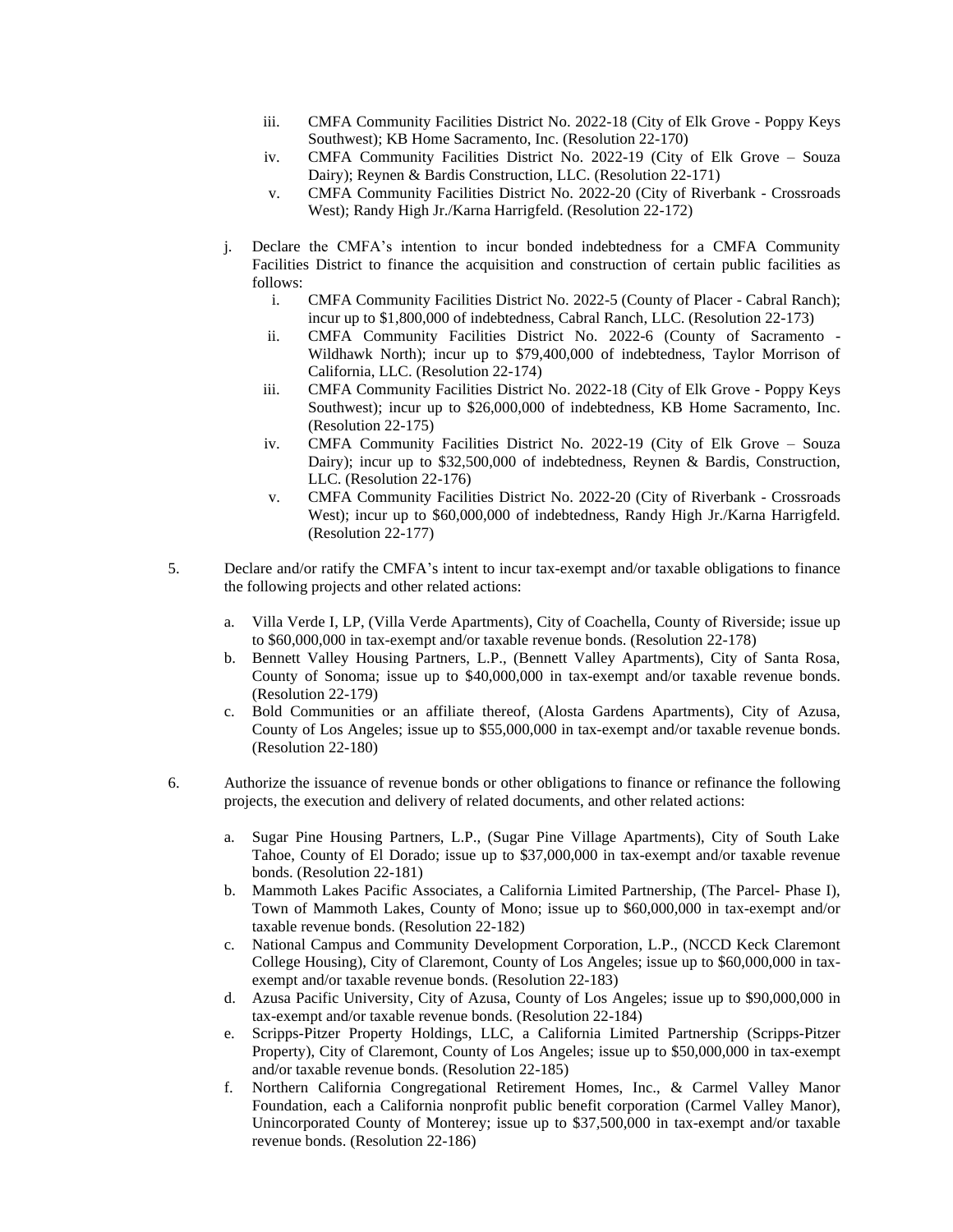- 7. Authorize the formation of a Community Facilities District in the City of Palmdale and the authorization to issue special tax bonds or other obligations to finance public infrastructure, and other related actions:
	- a. Hold a Public Hearing regarding the formation, bond issuance and appropriation limits for proposed California Municipal Finance Authority Community Facilities District No. 2022-8 (City of Palmdale - Wildflower/Creekside Encore).
	- b. Approve Resolution forming California Municipal Finance Authority Community Facilities District No. 2022-8 (City of Palmdale - Wildflower/Creekside Encore). (Resolution 22-187)
	- c. Approve Resolution determining necessity to incur up to \$12,060,000 of bonded indebtedness and other debt in and for California Municipal Finance Authority Community Facilities District No. 2022-8 (City of Palmdale - Wildflower/Creekside Encore). (Resolution 22-188)
	- d. Approve Resolution calling a special election in and for California Municipal Finance Authority Community Facilities District No. 2022-8 (City of Palmdale - Wildflower/Creekside Encore). (Resolution 22-189)
	- e. Announcement of results of election.
	- f. Approve Resolution declaring results of special election and directing recording of notice of special tax lien in and for the California Municipal Finance Authority Community Facilities District No. 2022-8 (City of Palmdale - Wildflower/Creekside Encore). (Resolution 22-190)
	- g. Introduction and Waiving First Reading of Ordinance levying special taxes within California Municipal Finance Authority Community Facilities District No. 2022-8 (City of Palmdale - Wildflower/Creekside Encore). (Ordinance 22-06)
- 8. Authorize the formation of a Community Facilities District in the City of Rocklin and the authorization to issue special tax bonds or other obligations to finance public infrastructure, and other related actions:
	- a. Hold a Public Hearing regarding the formation, bond issuance and appropriation limits for proposed California Municipal Finance Authority Community Facilities District No. 2022-9 (City of Rocklin – Rocklin Meadows).
	- b. Approve Resolution forming California Municipal Finance Authority Community Facilities District No. 2022-9 (City of Rocklin – Rocklin Meadows). (Resolution 22-191)
	- c. Approve Resolution determining necessity to incur up to \$1,700,000 of bonded indebtedness and other debt in and for California Municipal Finance Authority Community Facilities District No. 2022-9 (City of Rocklin – Rocklin Meadows). (Resolution 22-192)
	- d. Approve Resolution calling a special election in and for California Municipal Finance Authority Community Facilities District No. 2022-9 (City of Rocklin – Rocklin Meadows). (Resolution 22-193)
	- e. Announcement of results of election.
	- f. Approve Resolution declaring results of special election and directing recording of notice of special tax lien in and for the California Municipal Finance Authority Community Facilities District No. 2022-9 (City of Rocklin – Rocklin Meadows). (Resolution 22-194)
	- g. Introduction and Waiving First Reading of Ordinance levying special taxes within California Municipal Finance Authority Community Facilities District No. 2022-9 (City of Rocklin – Rocklin Meadows). (Ordinance 22-07)
- 9. Authorize the issuance and sale of special tax revenue bonds (BOLD Series 2022) in an amount not to exceed \$50,000,000 for and on behalf of CMFA Community Facilities District No. 2021-11 (City of Chula Vista - Otay Ranch Village 8 West) and approving related agreements and actions. (Resolution 22-195)
- 10. Authorize the update to the CMFA Fee Schedule.
- 11. Review and approve fiscal year 2022-2023 budget.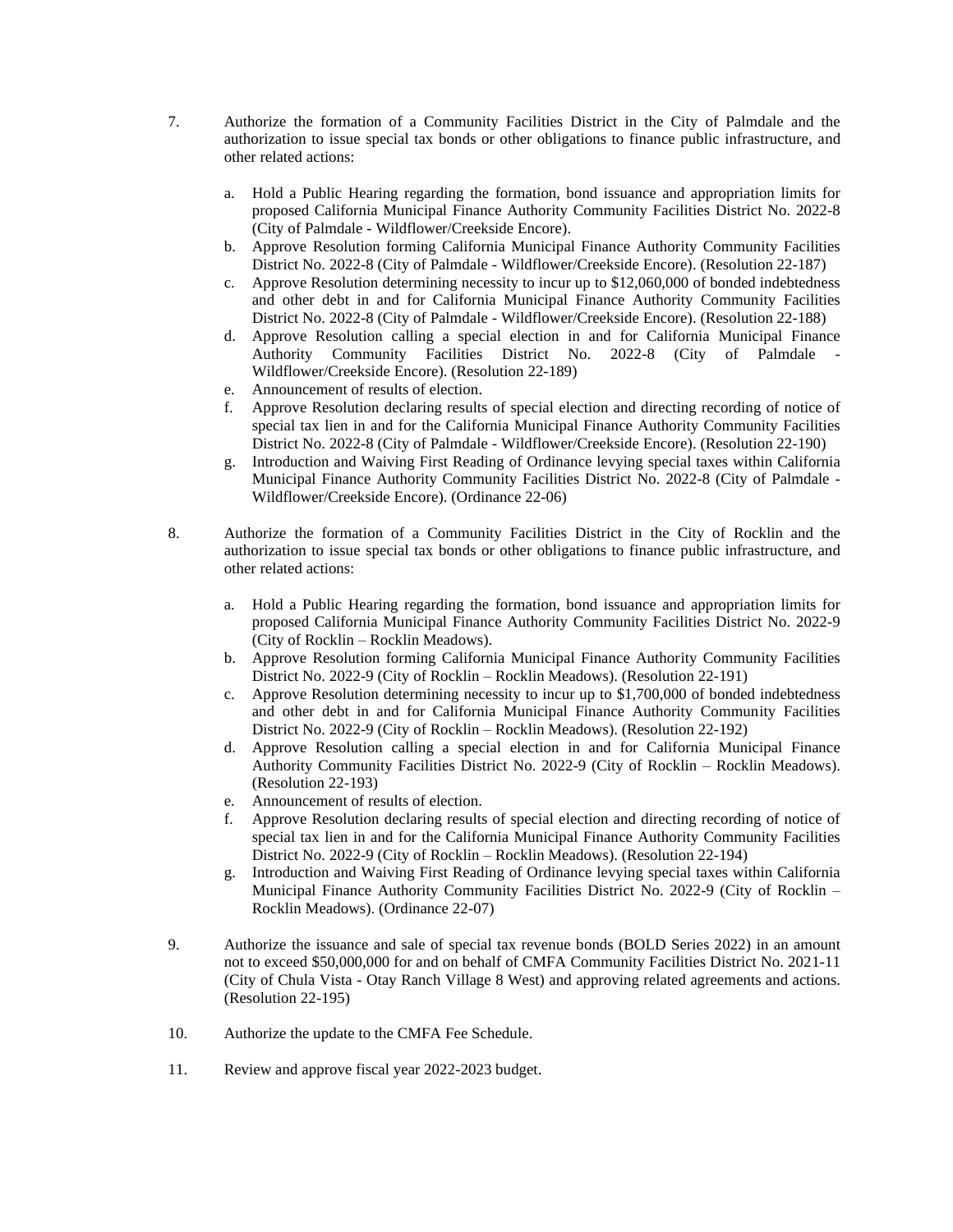### **C. INFORMATIONAL ITEMS FOR THE CMFA**

- 12. Administrative Issues.
	- a. Executive Director Report
	- b. Marketing Update
	- c. Membership Update
	- d. Transaction Update
	- e. Legislative Update
	- f. Legal Update
- 13. Adjournment.

Address for public inspection of certain meeting materials distributed to the Board of Directors: 2111 Palomar Airport Road, Suite 320, Carlsbad, California 92011.

A request for disability-related modification or accommodation, including auxiliary aids or services, may be made by any person with a disability who requires a modification or accommodation to participate in the public meeting by contacting Kirsten Borgquist, (760) 502-0050, [kborgquist@cmfa-ca.com](mailto:kborgquist@cmfa-ca.com) 2111 Palomar Airport Rd, Suite 320, Carlsbad, CA 92011.

This 4-page agenda was posted at \_\_\_\_\_\_\_\_\_\_\_\_\_\_\_\_\_\_\_\_\_\_\_\_\_\_\_\_\_ on \_\_\_\_\_\_\_\_\_\_\_\_, 2022 at \_\_\_\_\_\_\_\_\_\_\_.

 $Signal$  \_\_\_\_\_\_\_\_\_\_\_\_\_\_\_\_\_\_\_\_\_.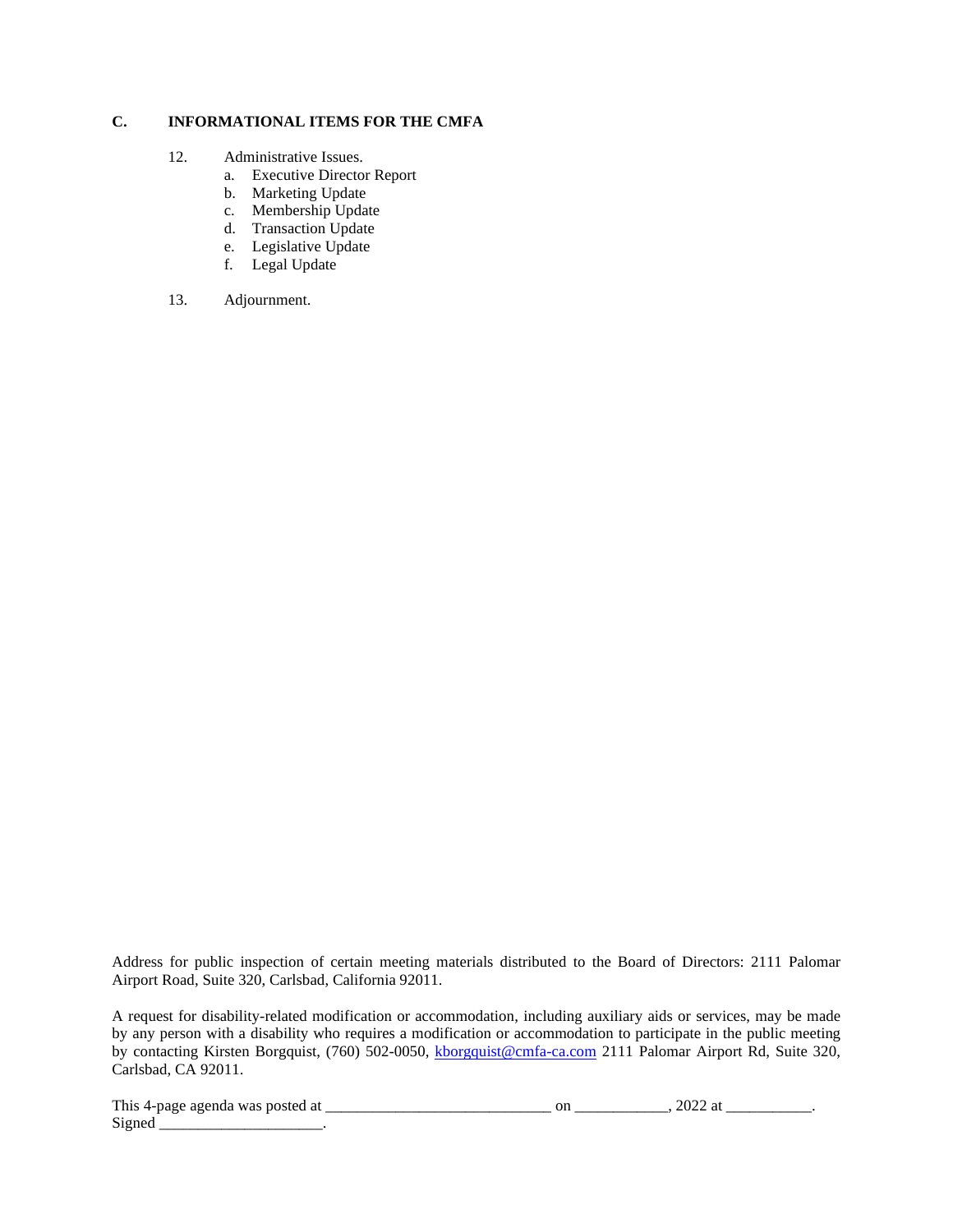

# **CMFA SPECIAL FINANCE AGENCY CMFA SPECIAL FINANCE AGENCY I CMFA SPECIAL FINANCE AGENCY VII CMFA SPECIAL FINANCE AGENCY VIII CMFA SPECIAL FINANCE AGENCY XII**

## **Regular Meeting Agendas**

Friday, June 24, 2022 @ 10:00 a.m.

#### 2111 Palomar Airport Road, Suite 320, Carlsbad, CA 92011 **(Posted Only; Dial in below to Participate) Telephonic Meeting Only: Dial in Number: (669) 900-6833; 81739082427#**

The following agenda will be repeated for each of the above-named public agencies:

### **A. PROCEDURAL ITEMS FOR EACH AGENCY**

- 1. Call to Order and Roll Call.
- Mr. Bob Adams \_\_\_\_\_\_\_ Mr. Andrew Alexander(Alt.)
- Ms. Paula Connors \_\_\_\_\_\_\_ Ms. Joya De Foor
- Mr. Justin McCarthy Ms. Deborah Moreno
- 2. Approve Minutes of the meeting(s) of the Board.
- 3. Public Comment.

### **B. ACTION ITEMS FOR EACH AGENCY**

- 4. Consent:
	- a. Adopt findings required by California Government Code Section  $54953(e)(3)$  for continuation of teleconference meetings.
- 5. Review and approve fiscal year 2022-2023 budget.

### **C. INFORMATIONAL ITEMS FOR EACH AGENCY**

6. Adjournment.

Address for public inspection of certain meeting materials distributed to the Board of Directors: 2111 Palomar Airport Road, Suite 320, Carlsbad, California 92011.

A request for disability-related modification or accommodation, including auxiliary aids or services, may be made by any person with a disability who requires a modification or accommodation to participate in the public meeting by contacting Kirsten Borgquist, (760) 502-0050, [kborgquist@cmfa-ca.com](mailto:kborgquist@cmfa-ca.com) 2111 Palomar Airport Rd, Suite 320, Carlsbad, CA 92011.

| This<br>-ai<br>aoenda<br>:tec<br>was<br>$\sim$ 1-Dage $\sim$<br>. | vı.<br>_____ | ---- |  |
|-------------------------------------------------------------------|--------------|------|--|
| $\sim$<br>Signer                                                  |              |      |  |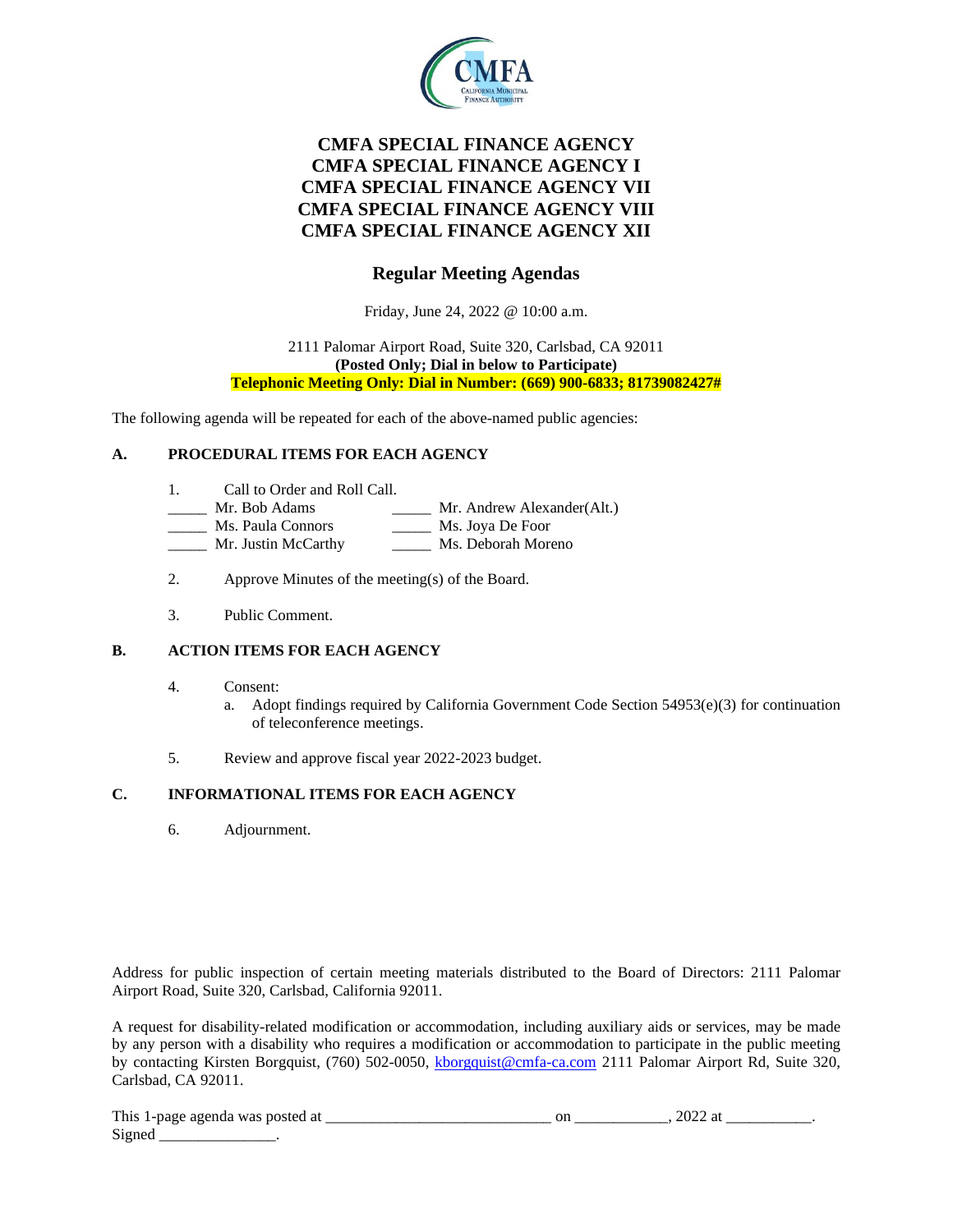



## **CALIFORNIA FOUNDATION FOR STRONGER COMMUNITIES CALIFORNIA FOUNDATION FOR PUBLIC FACILITIES**

## **Regular Meeting Agenda**

Friday, June 24, 2022 @ 10:00 a.m.

2111 Palomar Airport Road, Suite 320, Carlsbad, CA 92011 **(Posted Only; Dial in below to Participate) Telephonic Meeting Only: Dial in Number: (669) 900-6833; 81739082427#**

### **A. PROCEDURAL ITEMS FOR THE FOUNDATION**

- 1. Call to Order and Roll Call.
	- Mr. Bob Adams Mr. Andrew Alexander (Alt.)<br>Ms. Paula Connors Ms. Joya De Foor
		-
	- Ms. Paula Connors<br>Mr. Justin McCarthy \_\_\_\_\_ Ms. Deborah Moreno
- 2. Approve Minutes of the meeting(s) of the Board.
- 3. Public Comment.

### **B. ACTION ITEMS FOR THE FOUNDATION**

4. Consent:

a. Adopt findings required by California Government Code Section 54953(e)(3) for continuation of teleconference meetings.

- 5. Review and approve fiscal year 2022-2023 budget.
- 6. Discuss and Approve Charitable Donation Recipients. (CFSC)

### **C. INFORMATIONAL ITEMS FOR THE FOUNDATION**

- 7. Administrative Issues. a. Executive Director Report
- 8. Adjournment.

Address for public inspection of certain meeting materials distributed to the Board of Directors: 2111 Palomar Airport Road, Suite 320, Carlsbad, California 92011.

A request for disability-related modification or accommodation, including auxiliary aids or services, may be made by any person with a disability who requires a modification or accommodation to participate in the public meeting by contacting Kirsten Borgquist, (760) 502-0050, [kborgquist@cmfa-ca.com](mailto:kborgquist@cmfa-ca.com) 2111 Palomar Airport Rd, Suite 320, Carlsbad, CA 92011.

| This<br>-നാറ്റ<br>sagends<br>״<br>- WAS<br>$\sim$ |  |  |
|---------------------------------------------------|--|--|
|                                                   |  |  |